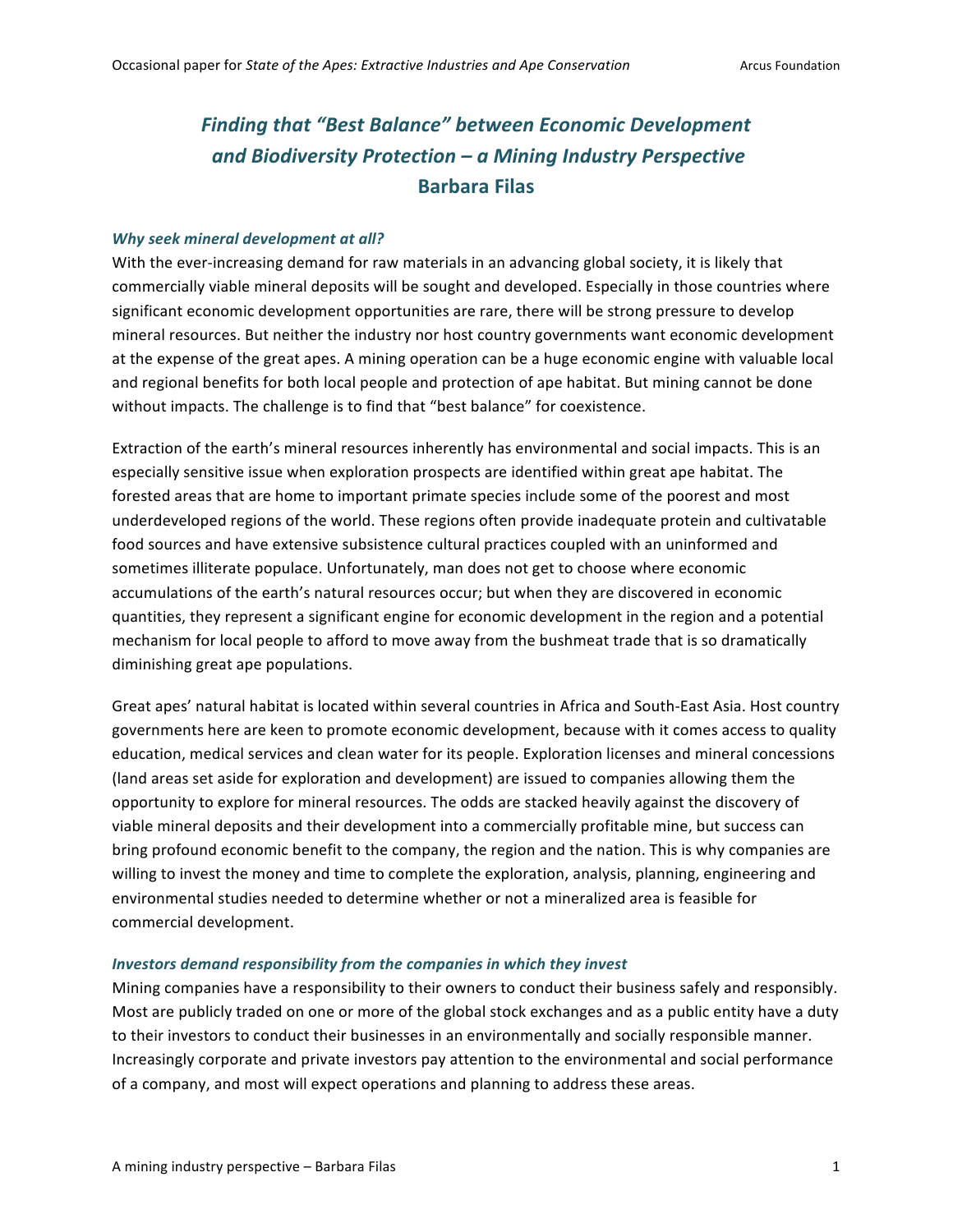A mining project is capital-intensive to build and start up. Most companies do not have the financial resources available from investor proceeds to fund the development of a project internally, and so typically turn to lending institutions to also invest in the project, and/or in project development financing. Companies often build their projects on borrowed money until such time as the mine is producing saleable products. This then allows the company to repay the bank loans from the proceeds from sales before or concurrent with providing returns to shareholders.

Most lending institutions big enough to finance a mining project are signatories to the Equator Principles (www.equator-principles.com). Equator Principles are a credit risk management framework that crossreference and incorporate the environmental and social performance standards of the International Finance Corporation (IFC). IFC (www.ifc.org) is the private investment arm of the World Bank Group. Financial institutions which are signatories to the Equator Principles apply the Principles to all transactions exceeding US\$10 million. Because nearly all mining projects exceed US\$10 million in capital investment and require external financing, mining companies will typically conform to both Equator Principles and IFC Performance Standards as an inherent part of their project planning. This obliges rigorous social and environmental impact assessment and the implementation of detailed management systems to reduce project impacts to acceptable levels.



# **FIGURE 1 Typical development cycle for a mineral prospect**

*Graphical representation by Barbara Filas*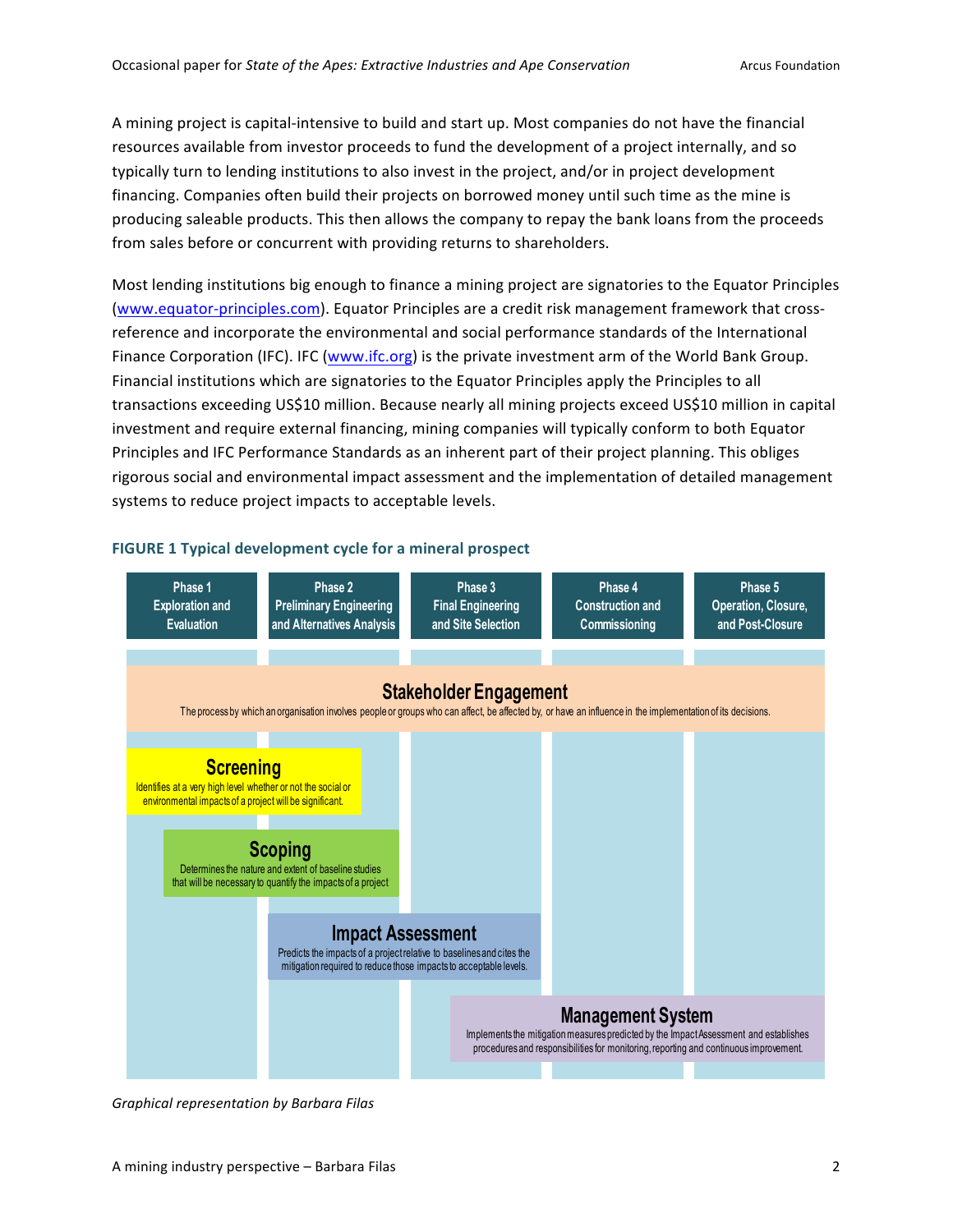## Anticipation of environmental and social impacts and the project cycle

The process by which a company determines whether or not a deposit can be economically developed is painstaking, requiring significant expenditure to determine if the prospect is commercially viable. The typical development cycle for a mineral prospect is shown in Figure 1 relative to the environmental and social evaluations.

Not every company will formally publicize each of the evaluation steps, and some may use other terms to describe their process steps than those in Figure 1. However, the environmental and social implications of project development are considered from the onset of field exploration and each general step is logically followed. This is because good companies know that being a good corporate neighbor and environmental stewardship are essential parts of doing business. They also know that environmental and social responsibility costs money, a lot of money. They have no choice but to estimate and include those costs when they assess the viability of the mineral deposit for development.

# *Screening*

Once a company receives authorization to conduct exploration activities within a given area by the host country government, a preliminary exploration program is planned. Screening (Figure 1) at a very high level is typically initiated prior to initial field activities, and aims to determine whether developing the prospect might give rise to potentially significant social, environmental or other impacts. Screening determines whether any environmental or social impacts may be insurmountable, affecting project viability. Local and regional stakeholders are identified during this phase and relationship development is evaluated.

#### *Scoping*

To understand scoping (Figure 1), a definition of common mining development terms may be helpful. "Resource discipline" means areas of expertise in mineral, air, surface and ground water, land, human, and flora and fauna. "Project alternatives" means the identification of various methods and/or locations of development investigated and preliminary assessment of potential mitigation and types for each option. Scoping provides the background required to design the impact assessment in detail and to determine the nature and scope of specialist studies required. This is the stage when site-specific baseline studies are laid out for each of the potentially affected resource disciplines relative to the footprints of the more probable project alternatives. It is also a phase when estimates of the cost of the impact study are compiled.

It is important to keep in mind that screening - and to a lesser extent scoping - activities occur very early in the project cycle, when little or no subsurface exploration has been conducted. The company does not know yet if the geologic indications they have identified on the ground will prove commercially feasible for development. All efforts are focused on determining whether or not the mineral resource is worth pursuing further. Accordingly, land disturbance associated with initial exploration activities will usually be limited. Small excavations, pit digging and/or drilling activities may unavoidably involve opening up corridors through the forest to access mineralized zones. Early-stage exploration is typically systematically widely spaced to determine the extent of the mineralization. Advanced-stage exploration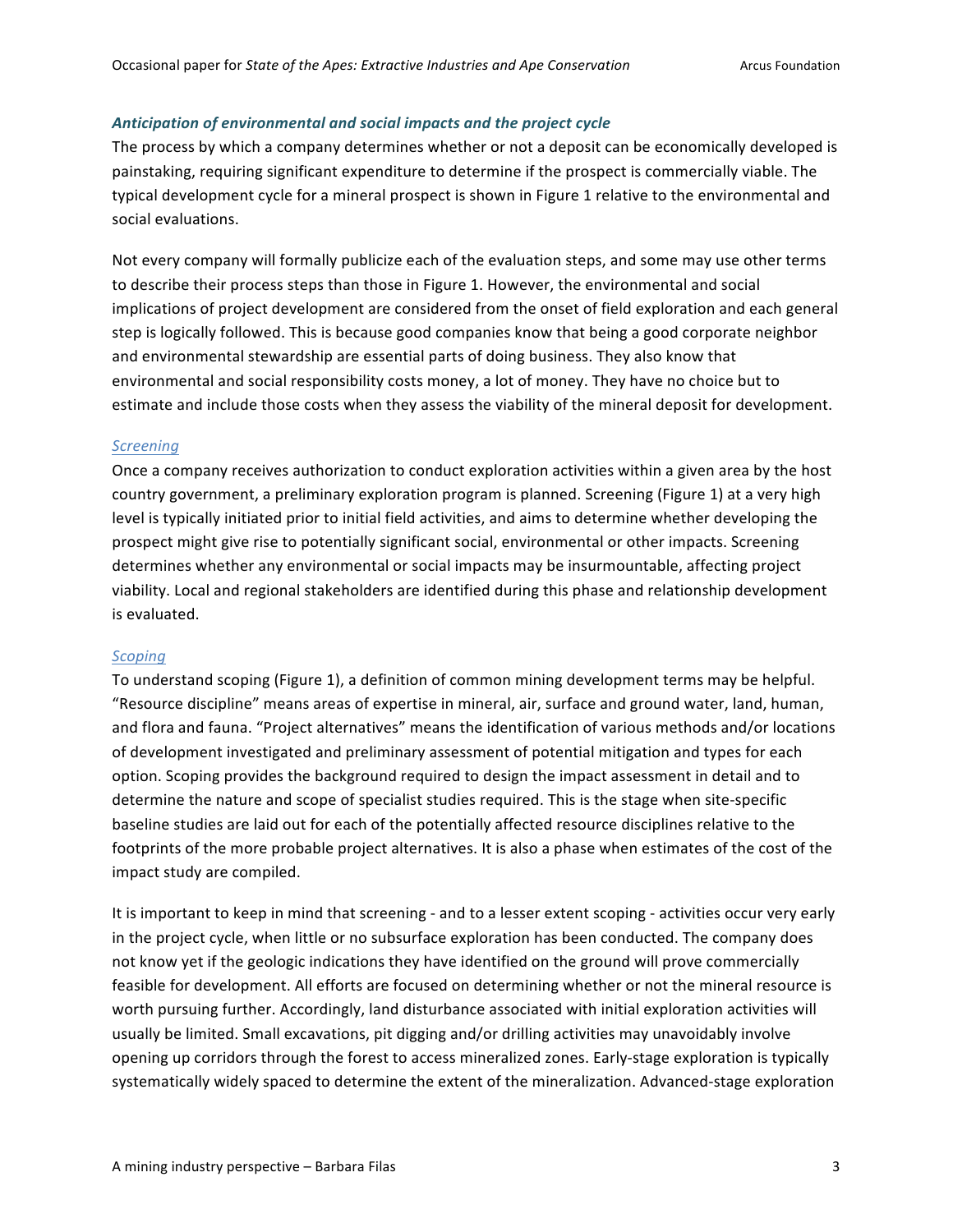will then involve infill drilling between the wider-spaced excavations done for those preliminary investigations to more clearly define the specific nature and extent of the deposit.

#### *Impact Assessment*

The impact assessment (Figure 1) is the process by which the impacts of project development, operation and closure on the local environment and people are evaluated. It includes the collection of detailed site-specific data that characterizes potential impacts for all resource disciplines. Baseline data is typically collected for at least a year to adequately characterize seasonal variations in certain resources, and may require longer periods depending on site-specific circumstances. In particular, surface water, groundwater, and flora and fauna species are usually subject to seasonal variation so it is important that the characterization study period is sufficient to adequately document these variations.

Once baseline conditions are characterized, discipline-specific resource experts will "superimpose" or model the development, operating and closure plans onto the resource baseline conditions and predict the impacts associated with the development over the life of the project. Depending on impact significance, experts will identify mitigation measures that can be taken to reduce predicted impacts to acceptable levels. That is not to say that project impacts are eliminated; mining has impacts, both positive (economic development) and negative (affected resources) over the short and long term. The impact assessment is the means by which that "best balance" can be found between the positive and negative effects.

Note that mining industry professionals and the consultants involved become keenly aware through the scoping and impact assessment research that *not* developing a mineral resource can itself have a negative impact. Ape habitat is harder to protect and faces greater threats if impoverished local communities have no livelihoods, and resort to hunting and the illegal bushmeat trade for protein and income. The questions are 1) Can impact mitigation measures adequately balance the economic development needs so that, over the long term, ape population numbers and habitat are better protected? and 2) Can local people develop better protein sources and move away from historical cultural practices that currently have a negative impact on ape populations without development?

#### *Management systems*

Management systems (Figure 1) define the specific steps by which the mitigation measures identified in the impact assessment will be implemented on the ground. The management system cites the system philosophy, relevant corporate policies, organization and management responsibilities, and the systems required to identify, organize, manage and monitor impacts. For some resources, discipline-specific management plans will be needed to further detail the specific actions and responsibilities for implementing mitigation.

The management system also includes provisions for audit, assessment and continuous improvement of all implementing actions and defines the reporting process and methods for assuring transparency. An important element of the management system is the implementation schedule and budget, which specifically defines the monitoring, additional studies and future activities to which the company has committed. It includes a capital and operating cost estimate for their implementation throughout the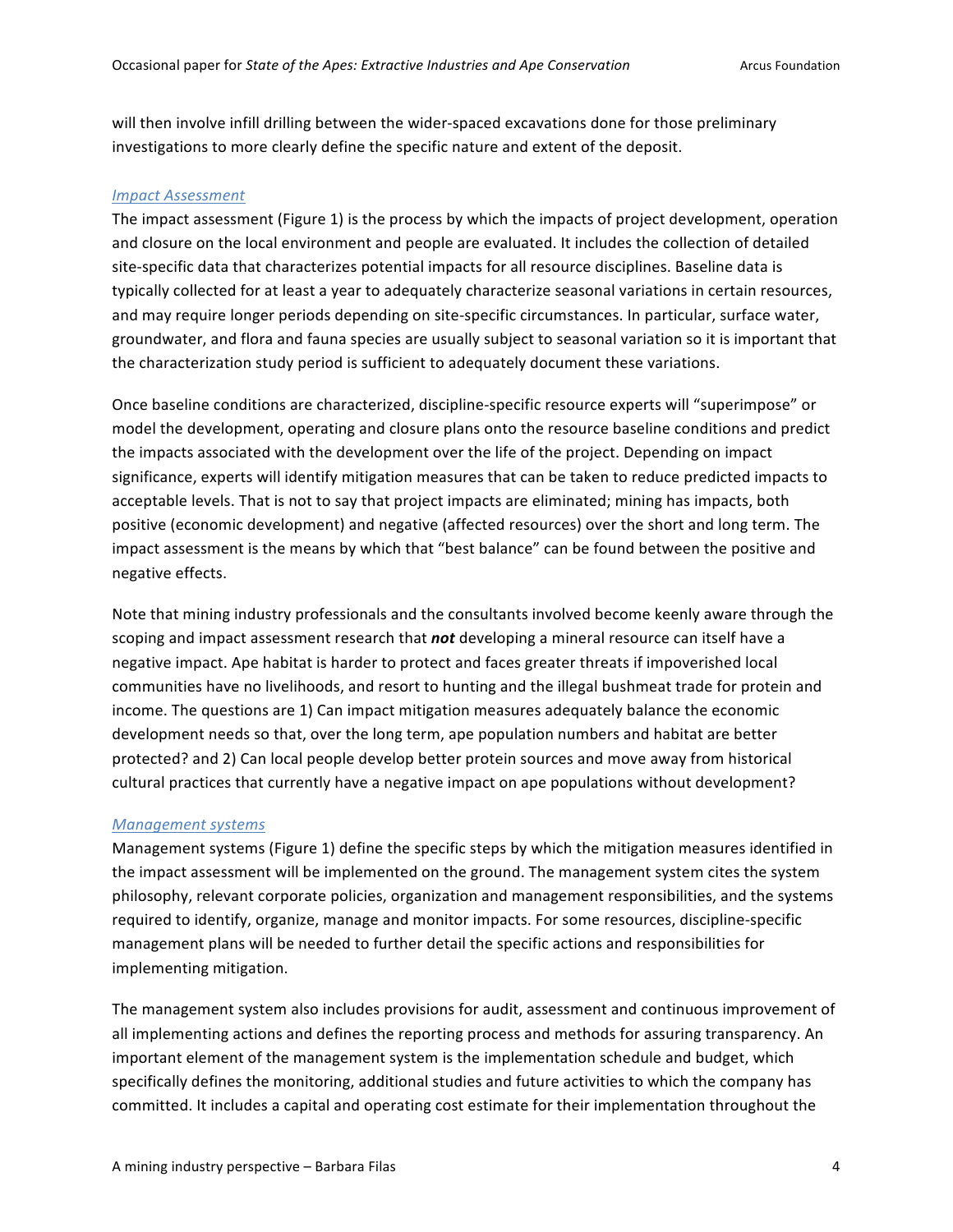construction, commissioning, operation, closure and post-closure phases of the project. This allows for all environmental and social program costs and the timing of their expenditure to be adequately and accurately factored into the overall project financial evaluation.

#### The challenge of cooperation between mining companies and NGOs

Coordination and cooperation between mining companies and NGOs during the earliest phases of prospect development could be quite helpful. All too often, the agendas of the parties are very far apart with little room to constructively work together. Mining companies understand that they must limit the adverse impacts of their activities not only to great apes but to all environmental and human resources. But, at this early stage, companies are still trying to determine whether or not a commercially viable resource exists. Their goal is to delineate the resource and keep all other spending to a minimum until such time as a decision is made to move the project forward. This decision is made at the end of Phase 3 (Figure 1), after the company has committed several years and millions, if not tens of millions, of dollars to evaluating the prospect.

NGOs, on the other hand, are singularly focused on protecting the great apes and their habitat. They appear to believe the most logical way to limit impacts on apes and their habitat is to disallow mineral exploration and development altogether. Subsequently, working together at the project evaluation stage seems impossible because the goals of the parties appear diametrically opposed: the company needs to cost-efficiently delineate a viable resource and NGOs need to exclude human presence to minimize impacts.

The position of ape range state governments is usually somewhere in the middle. Countries with suitable habitat for great apes will usually be party to international conventions for the protection of sensitive, threatened and endangered species. But range state governments are also anxious to promote both economic development **and** species survival, despite the possible conflicting goals of the two. Governments will often set aside biodiversity preservation areas and have laws on the books for their management and enforcement, but in reality can commit very little in terms of manpower and financial resources for their effective management.

The NGO community plays a key role in assisting governments in protecting critical habitats. They often bring international funding and local manpower together to work with government toward their common conservation goal. But governments want to balance conservation with economic development, so while they may promote habitat preservation and species conservation through some programs, they may also be issuing exploration and mining concessions in those same areas through other programs. This fuels conflict between the mining industry and NGOs rather than fostering the cooperation needed to find that "best balance" of coexistence. The socio-economic, environmental and conservation knowledge of NGOs could be an important asset to mining companies, and there is potential for constructive partnerships. But there are obstacles to cooperation that include donor attitudes and restrictions, lack of trust, and reputational risk on both sides. Overcoming such obstacles will benefit both NGOs and industry and consequently ape habitat protection overall.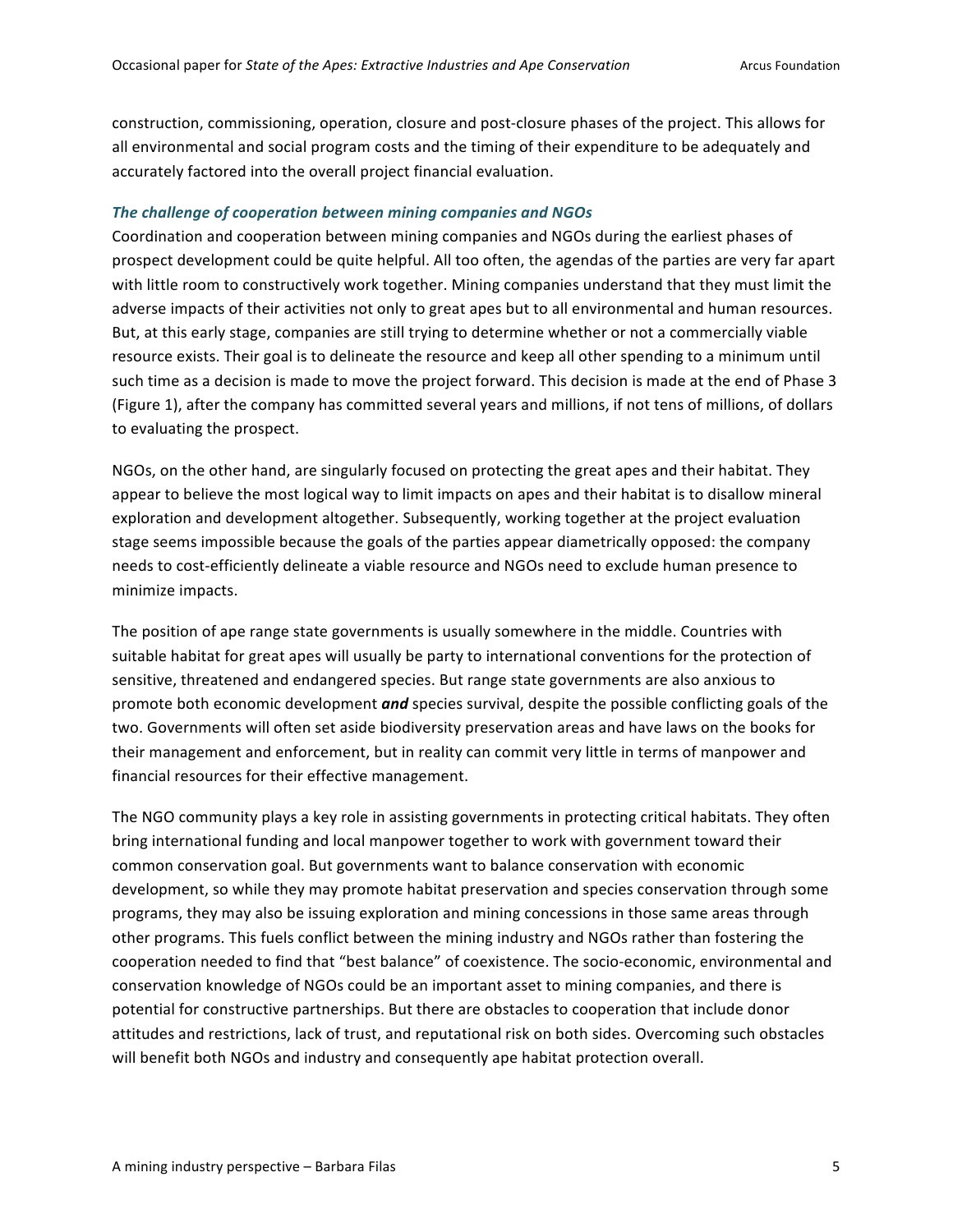It is important to note that NGOs hold several common misconceptions about the mining industry. Most companies operate in good faith and do far more than pay lip service to responsible resource development. It is possible to identify companies that have made mistakes or operate on the edge of the law. Just as some NGOs may not have always been good stewards of their donor funds, some companies have not lived up to their commitments. Generally speaking however, just as most NGOs are extremely vigilant about the wise use of their funding, so also are most mining companies vigilant about wise use of the funds their investors provide. It makes sense for mining companies to protect the environment as much as possible from the outset and throughout project lifecycles because this means lower costs overall and a higher return on investment over time.

#### It takes a special effort, but alliance between industry and NGOs makes good business sense

It is important to recognize and accept that mining professionals and primate experts think and speak from very different perspectives. Starting a dialogue early in a project assessment is important if they are to partner, because there will be a lot of learning for both sides as a fruitful working relationship is developed. It is especially important for companies to understand the depth and breadth of studies that need to be done to conform to IFC Performance Standard 6 regarding biodiversity, critical habitats, and to identify and enumerate each of the species present. The industry understands that these studies must be done to afford accurate predictions of impacts, and is keenly aware that the studies take time, money, and qualified experts to do the work.

It is equally important that NGOs realize that mining companies usually hire consultants to perform the environmental and social research work required to prepare the impact assessment and initial management systems (Figure 1). When the company asks a candidate consultancy if they are qualified to do the work required, most will represent their firms as having fully qualified experts on the team, including qualified primate experts. Companies rely on the expertise of their consultants because their employees are experts in exploration, mining, and mineral processing – not in biodiversity, critical habitats and other environmental and social disciplines. While some consultants are indeed qualified experts, some are not, and it is not always easy for mining professionals to tell the difference. NGOs could be a valuable partner in helping to identify qualified consultants. In some instances NGOs – as employers of qualified primate experts - may be in a position to perform the services required by the company to characterize the baseline conditions, analyse impacts and recommend mitigation measures.

Another area where NGOs can enhance industry's performance is in reclamation practices. All mines are required to reclaim their land disturbances at the completion of mining if not by law in the host country, then by required compliance with international standards of operation and capital investor oversight. Except for preserving the evidence of mineralization and perhaps donating certain constructed features to government or the private sector to support post-mining land uses, all site disturbances and features are removed, closed and reclaimed. As part of reclamation planning, NGO primate experts could provide valuable input on reclaimed land configurations, securing post-mining natural and man-made hazards, species selection and aerial layouts for re-vegetation, and post-closure monitoring programs. When mineral extraction and effective reclamation are complete, especially if re-vegetated with forage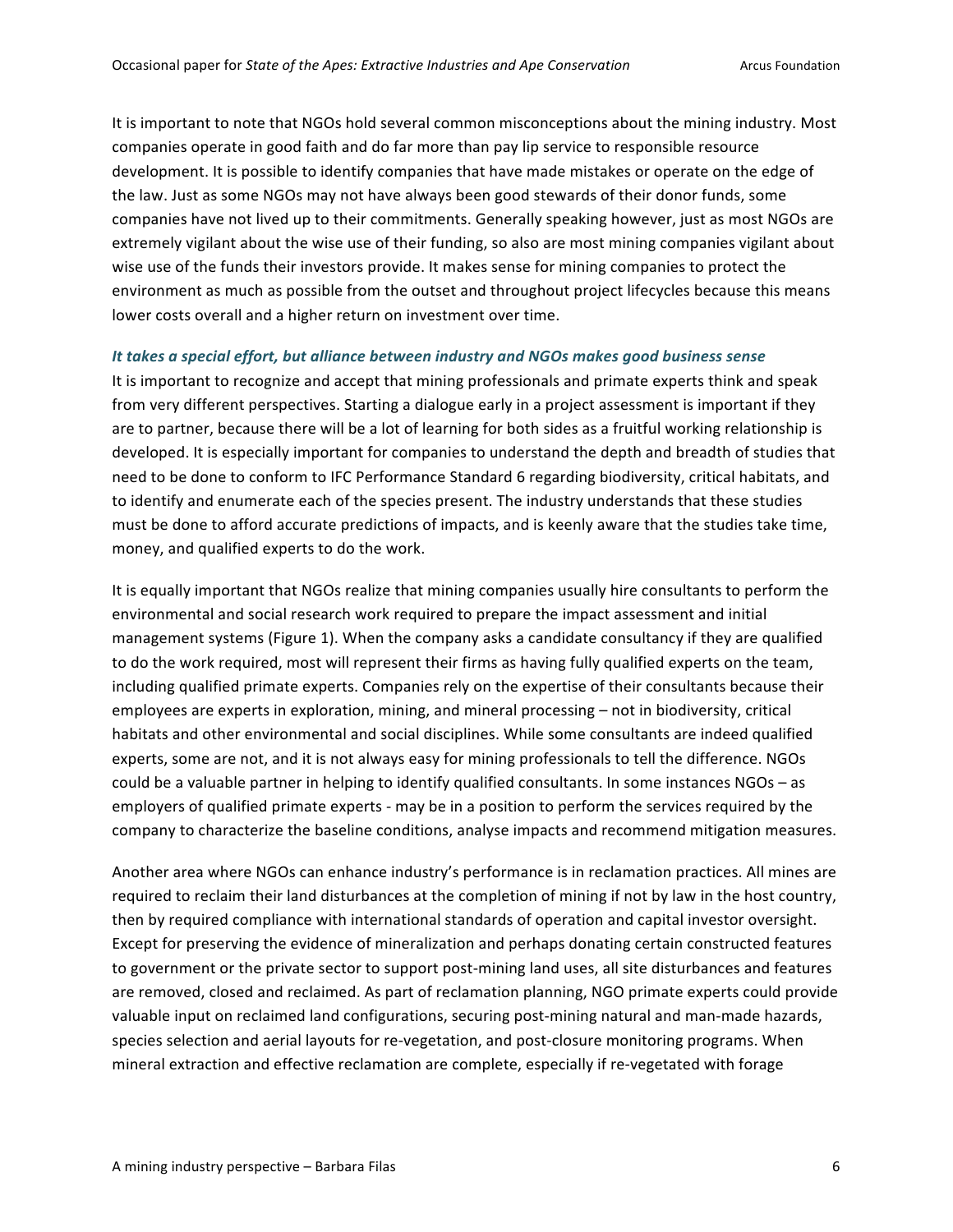attractive to great apes, the free-ranging animals are likely to repopulate the area once the human presence ends.

A focus on reality is sometimes the best way for all parties to arrive at that "best balance." If government wants both economic development and species protection, then both will inevitably happen in the country. And, if both do not happen together, then neither will likely happen because species protection is extremely costly and external funding from the international community is simply not enough. Governments in the developing world do not have the financial means to effectively support species protection without economic development. That is reality. Without the resources to police the forest, educate the people and provide alternative food and livelihood choices, people living at subsistence levels will continue to hunt bushmeat, probably until it is gone. So while mining companies and NGOs might believe they are at opposite extremes on the issue of protecting the great apes, they may actually instead be inextricably linked.

# *Effective implementation of impact-mitigating actions is challenging and often needs to consider offsite areas*

Effectively mitigating the impacts of mine development on great apes is truly a challenge. There is no avoiding displacement if the mineralized zone is located within habitats used by apes. Mitigation efforts must consider alternative suitable habit into which displaced animals can move and the pathways by which they can get there. One of the concerns with IFC's Performance Standard 6 is that industry performance is measured directly within the area of project impacts and not on a more regional basis. Free-ranging animals that move away from human activity to locations outside the study/concession boundary will be considered a "loss" and an unacceptable impact under the Standard if they are displaced outside the immediate project area under the Standard, even if they may have moved to more favorable and suitable conditions outside the concession.

It is well appreciated that critical habitat for great apes is ever-diminishing and must be protected, but it is also appreciated that economically viable mineral deposits are extremely rare. As global urban development continues with its ever-increasing demand for raw materials – minerals in particular for alternative energy items such as electric cars, wind, and solar power - deposits are likely to be developed in time. There are many options for the siting of support facilities but there is no choice as to the location of the mineral deposit. Underground mining methods are less disruptive to surface features than surface methods, but the mineral deposit configuration nearly always dictates the safest and most economic mining method to be used. In these instances, offsite mitigation opportunities for free-ranging primates are the only logical options for mining projects in the short term because areas within the mineral concession are by definition within the mineralized zone that government has set aside for mining.

Government, industry and NGOs would do well to work as partners to identify the best available alternate habitats in the region that are not in conflict with mineral deposits and consider withdrawing certain areas as critical habitat for the apes. These withdrawals must be done after due consideration is given for balancing the potential of the land for both economic development and biodiversity preservation. Withdrawals must not be considered in areas where land use concessions have already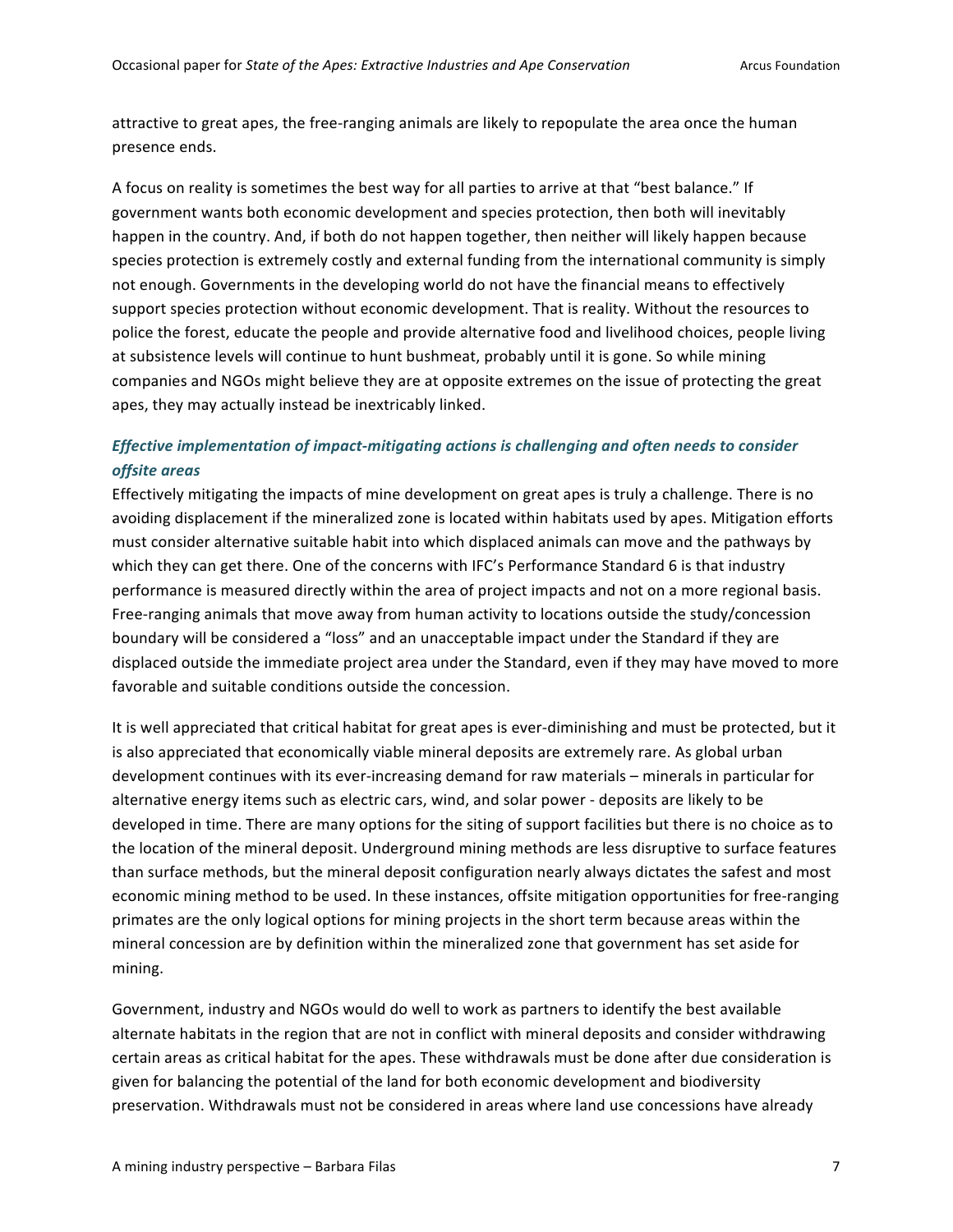been issued because mining companies (and other industries like forestry and oil and gas) typically spend millions of dollars to evaluate a prospect. Potential withdrawal of offsite habitats cannot be done by the industry because companies only have land control rights within their mineral concessions, and those rights are usually only valid until the mineral resource is exhausted, the land reclaimed, and returned to the government. As such, government must lead any effort when setting aside public lands and such efforts must be carefully orchestrated, balanced, and fully transparent to all parties.

# The industry is willing to commit resources to primate protection very early in the project cycle, but *investment must be in line with other costs and development probabilities*

The likelihood of critical habitats and presence of primate species are typically identified at the screening stage, focusing special attention on protecting important species from early in the project cycle. From the onset of awareness, the vast majority of companies are quite willing to do what they can to limit impact on primates providing it is in reasonable proportion with other project costs. Early on, companies will usually put in place standing policies regarding non-tolerance of bushmeat hunting and consumption, which are typically integrated into their training and awareness programs. Those policies make it clear to employees that the practice is illegal and anyone found participating in bushmeat hunting, trade, or consumption will have their employment terminated immediately  $-$  a message that resonates strongly with employees who wish to retain their regionally rare, higher-paying jobs.

There is a need for financial support for the regional assessment of habitat quality to determine where the best value can be realized for the cost of preservation. That effort should be initiated as the need for set-aside areas grows rather than early in the project cycle. Funding can be sourced through volunteer participation of all industries affecting natural resources (e.g., mining, oil and gas, logging) or funds may be generated through land acquisition fees, production taxes or other means. However, if additional taxes or costs are levied, they must be fully vetted and completely transparent so companies understand the cost of doing business in the country before, not after, millions of dollars are spent on exploration.

Many companies will voluntarily invest in community initiatives for a variety of local projects from the outset to introduce themselves locally as a good corporate citizen. Community development in forest areas will usually include a variety of initiatives, but most will have a central focus on education, health, agriculture, and micro-business support. Protein alternative food source production and anti-bushmeat initiatives through micro-credit programs and training of local residents in the raising of alternative protein products are often among these initiatives.

Once the final engineering and site selection (Figure 1) are completed and the prospect is determined to be commercially feasible, financing arrangements are made for the development of the project. This is when the management systems (Figure 1) are well underway and are continually being improved as the construction commences and on-the-ground experience is gained at the site. Biodiversity management plans that were prepared during the planning stage should now be implemented, usually requiring additional field inventories beyond the baseline characterization and other actions to be carried out in advance of or concurrent with land disturbance. These inventories and activities will have been defined by the initial management plan and incorporated into the overall project financial model that was used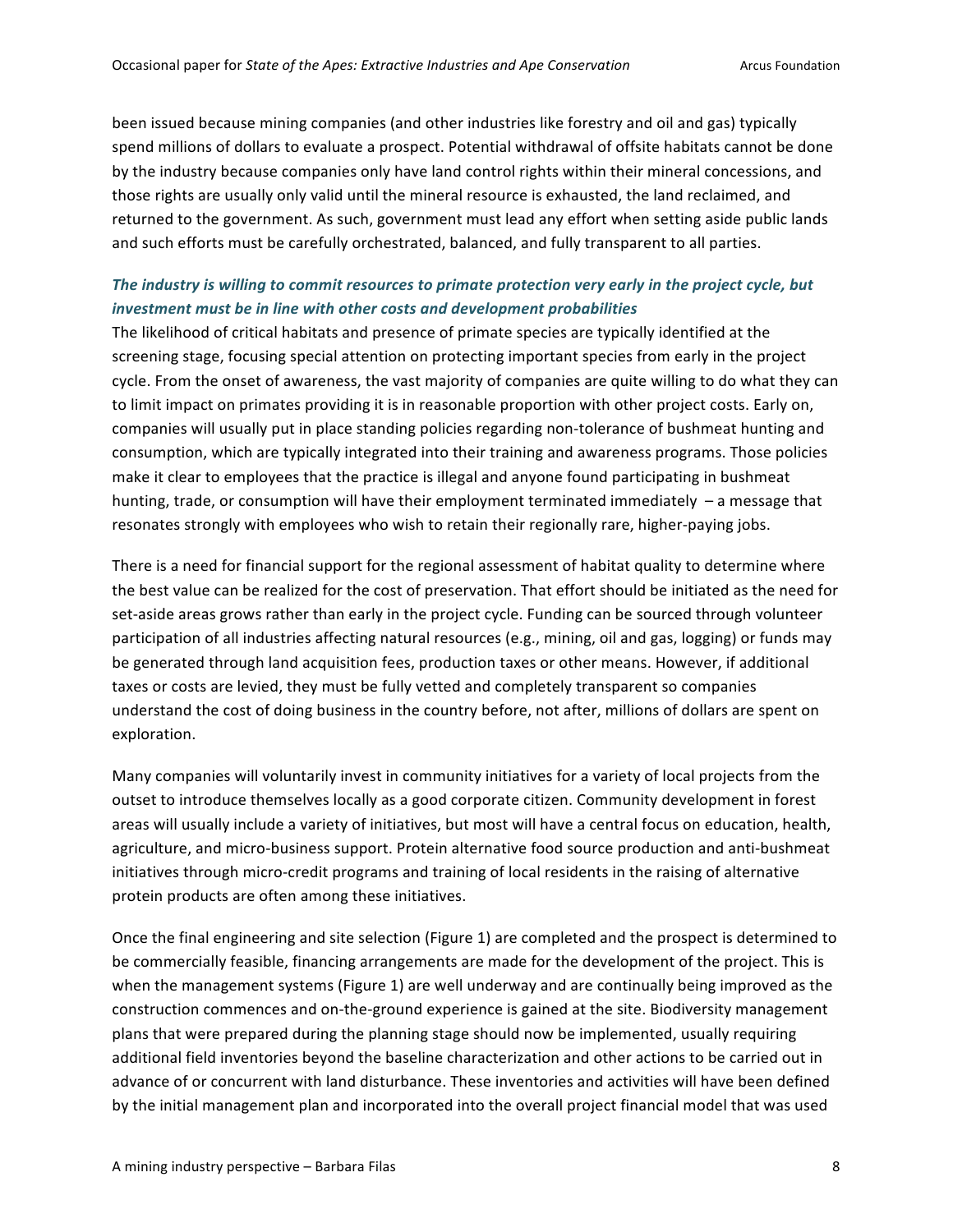to determine the feasibility of the project and formed the basis for project financing. As such, it is critical that the management system incorporates complete and technically adequate programs for each resource discipline and accurate estimates of their cost and schedule for implementation. That way, the company has adequate resources to implement all aspects of the management system commitments in advance of commercial production through the up-front project financing.

#### *Traditional rights and anti-bushmeat initiatives – a conundrum*

A challenge to finding that "best balance" is the fact that local indigenous people are often allowed traditional hunting rights by their governments. Companies must protect these traditional values pursuant to Equator Principles and IFC Performance Standards pertaining to indigenous people while at the same time conforming to its obligations to protect biodiversity and critical habitats. These obligations are often in conflict.

Most companies will commit to preferential employment of local community members and indigenous people over job-seekers from other areas for positions for which they qualify. Very early in the project cycle, companies typically employ local people to open roads, excavate exploration pits, assist with drilling, and reclaim exploration disturbances.

Giving local people employment to open access routes into the forest for exploration is good local business, but it also gives people first-hand knowledge of the access routes and very probably the location and variety of animals. This is not an excuse for the increase in illegal hunting that can follow infrastructure construction, nor is it likely that hunting is only done by indigenous people, yet it does complicate the issue given that hunting by indigenous people is not illegal in some countries, while companies are compelled by the Equator Principles and IFC Performance Standards to respect and promote indigenous people's preservation of traditional values.

#### *A case study of cooperation*

A successful partnership between the companies and NGOs can go a long way toward finding that "best balance." An example is the stipend recently provided by Geovic Cameroon plc to the IUCN/SSC Primate Specialist Group Section on Great Apes, allowing them to organize a panel of experts to act in an advisory role in collating and assessing the results and recommendations made by a company consultant regarding critical habitats for primates. The panel also provided expert advice on the appropriateness of mitigation measures and management commitments regarding biodiversity protection in the vicinity of the company mining concession in Cameroon. The IUCN/SSC Panel did not work for, or report to, Geovic Cameroon as the consultant did; it acted strictly as a panel of experts to help guide the consultant's work.

The consultant performed the fieldwork and prepared an independent report which was reviewed by the IUCN/SSC panel at the draft stage and their input integrated into the consultant's final report. The panel also prepared its own independent report, providing opinions and observations on the consultant's work as well as on the work that the company had accomplished to date.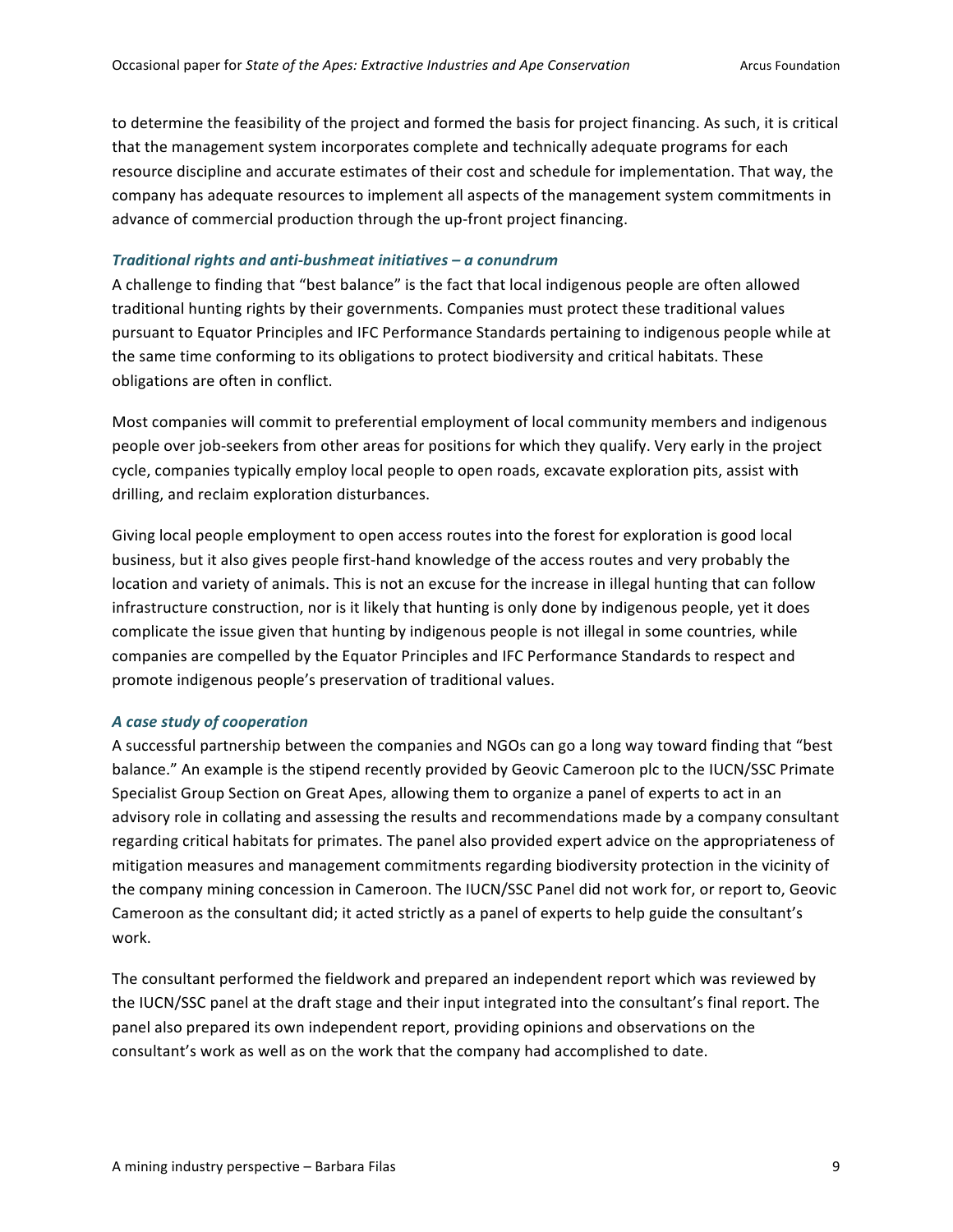It is worth noting that neither the company representatives nor the panel members were satisfied with the other's work at this preliminary stage of the project, because neither fully understood the objectives of the other. During exploration, the company had displaced primates by its human presence and also opened access corridors that appeared to have been used by hunters. It also had limited ability to police the extensive boundaries of its mining concession. These actions will inevitably get bad marks from the primate experts whose goal is to eliminate impacts.

Geovic Cameroon, on the other hand, had done other kinds of mitigation, which were either not communicated to, or not appreciated by, the panel. The company had a standing policy that no bushmeat would be allowed on company property or in its vehicles. To the extent that it could be enforced, hunting was not allowed within the property the company controlled. Employee orientation programs made it clear that bushmeat trade and consumption was illegal and anyone found participating in bushmeat hunting, trade, or consumption would have their employment terminated immediately. The termination of several employees with bushmeat in their possession made other employees fully appreciate the seriousness to which company was committed to enforcing this policy.

The company also made significant investments in community health, agriculture, education, and microbusiness initiatives from the earliest days of exploration. Many of those initiatives focused on protein alternatives and anti-bushmeat initiatives through micro-credit programs and training of local residents in the raising of alternative protein products. In most cases, programs were done in cooperation with the health and agricultural ministries of the Cameroon Government. Support for education among the poorest indigenous groups was a priority, because those groups were subsistence hunters and farmers and bushmeat consumption was a normal and regular part of life. The company provided financial support to an established local religious non-profit committed to educating the children of those indigenous groups.

## *Education of the local population is essential, but it takes effort, money, and most significantly, time*

The industry believes that education is the best means to make headway in the fight against bushmeat consumption and trade. Community development programs must devote significant effort to assisting with the education of local people in the region, particularly children. This may include curriculum enrichment in local schools, supporting improvements to facilities, improving access to education, providing supplies and equipment, and leading training events. But it is not the company's responsibility to educate the public and it does not have the necessary expertise; education is the responsibility of government. The company should be a value-added partner to government in carrying out the government's role as public educator. Frequently, companies must first educate government officials about the value of this kind of public outreach.

The extractive industries are the economic engine that can fund community development initiatives, not only through direct community investments, but far more significantly through tax benefits from company payrolls, secondary and tertiary employment, corporate taxes and other beneficial financial effects spurred by their presence. Only when local income opportunities and available alternative protein sources are coupled with education and understanding of the ecological and economic